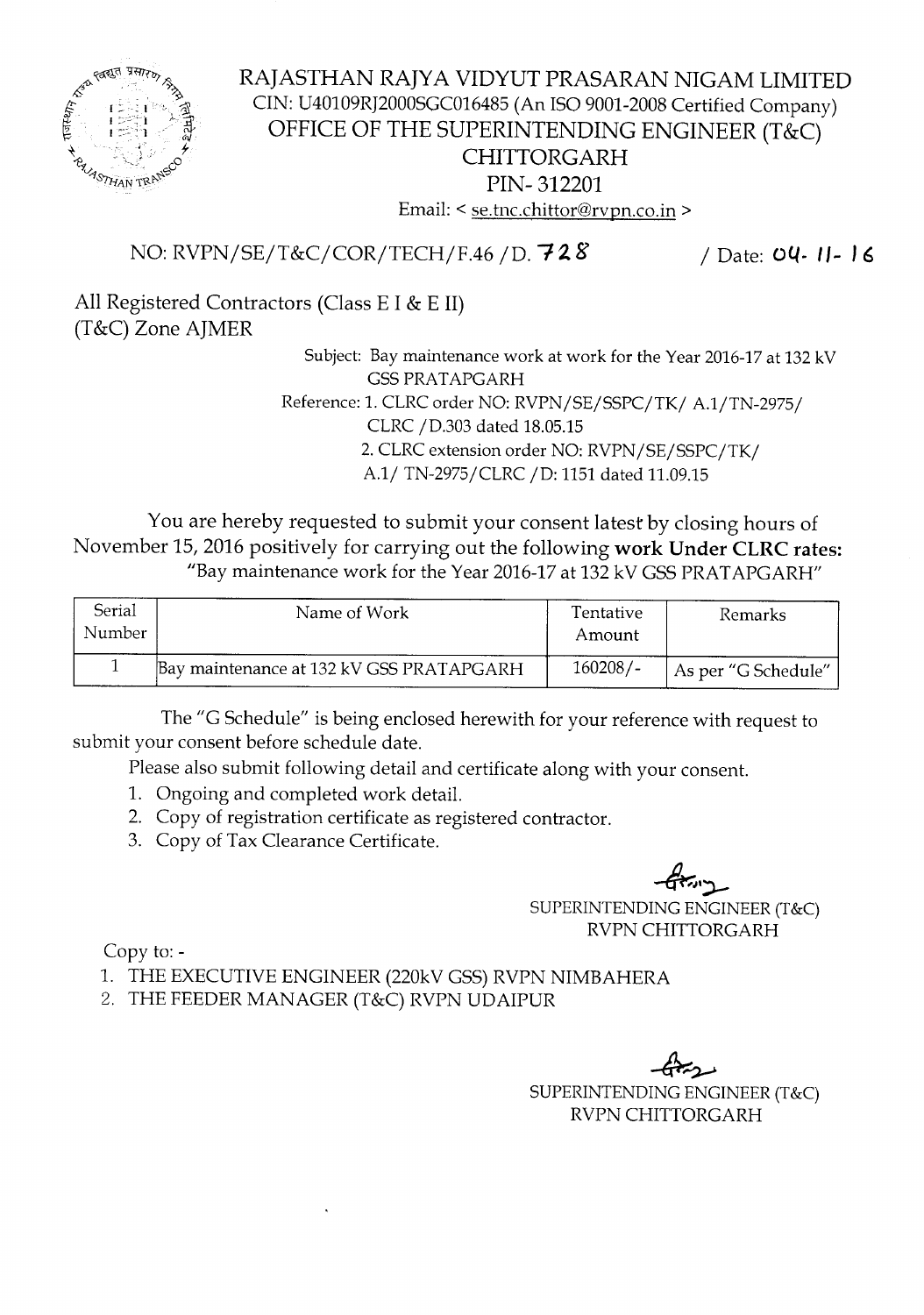## **OFFICE OF THE ASSISTASNT ENGINEER (132 KV GSS) PRATAPGARH "G" SCHEDULE**

 $\rightarrow$ 

 $\mathbf{r}$ 

| S.No.        | Name of the work:- Cleaning and maintenance work of 132KV GSS Pratapgarh w.e.f. 01/10/2016 to 31/03/2017 |          |      |                    |        |
|--------------|----------------------------------------------------------------------------------------------------------|----------|------|--------------------|--------|
| $\mathbf{1}$ | <b>Particulars</b>                                                                                       | Unit     | Rate | <b>Quantity</b>    | Amount |
|              | <b>Maintenance of Bay Equipments</b>                                                                     |          |      |                    |        |
|              | Providing of work assistance as given below in maintenance                                               |          |      |                    |        |
|              | work of following bay equipments such as Circuit Breaker,                                                |          |      |                    |        |
|              | Current Transformers, Lightening Arrestors, Isolaters, CVTs,                                             |          |      |                    |        |
|              | PLCC equipments and corresponding control and realy                                                      |          |      |                    |        |
|              | panels. (All sapres, lubricating material and only T&P shall                                             |          |      |                    |        |
|              | be provided by RVPN. Cleaning material and general T&P                                                   |          |      |                    |        |
|              | shall be arranged by the Contractor.) quarterrly                                                         |          |      |                    |        |
|              | a Checking of tightness of clamps & connectors.                                                          |          |      |                    |        |
|              | $b$ Cleaning of all insulators.                                                                          |          |      |                    |        |
|              | c Attending to all leakage . If any.                                                                     |          |      |                    |        |
|              | d Cleaning of all junction boxes and secondary terminal                                                  |          |      |                    |        |
|              | boxes.                                                                                                   |          |      |                    |        |
|              | e Checking of operation of CB through relays and verifying                                               |          |      |                    |        |
|              |                                                                                                          |          |      |                    |        |
|              | various logic and control circuits and annunciation circuits.                                            |          |      |                    |        |
|              | f Measurement of CB operation timings.                                                                   |          |      |                    |        |
|              | g Checking of Isolator operation and its alignments.                                                     |          |      |                    |        |
|              | h Checking of gas pressure like SF6 & N2 in circuit                                                      |          |      |                    |        |
|              | breakers/CTs etc.                                                                                        |          |      |                    |        |
|              | Measurement of IR values of Las, CTs and CVTs.                                                           |          |      |                    |        |
|              | [Lubrication of defined parts of all equipments all required]                                            |          |      |                    |        |
|              | points.                                                                                                  |          |      |                    |        |
|              | $\mathbf{k}$ Washing the equipments, In case all stains are present, then                                |          |      |                    |        |
|              |                                                                                                          |          |      |                    |        |
|              | washing is to be done with use of detergent solution.                                                    |          |      |                    |        |
|              | Cleaning of C&R panel from inside.                                                                       |          |      |                    |        |
|              | m Providing other related work assistance as may be required                                             |          |      |                    |        |
|              | by Incharge.                                                                                             |          |      |                    |        |
| 1.1<br>1.2   | 132 KV bay (1 No. Supervisor + 6 Nos. workmen)                                                           | Each Bay | 1892 | $8 X 2 = 16$       | 30272  |
| 2            | 33 KV bay (1 No. Supervisor + 5 Nos. workmen)                                                            | Each Bay | 1666 | $14 \times 2 = 28$ | 46648  |
|              | <b>Maintenance of Power transformers</b><br>Providing of work assistance as given below in maintenance   |          |      |                    |        |
|              |                                                                                                          |          |      |                    |        |
|              | Power Transformers for the following types of Power                                                      |          |      |                    |        |
|              | Transformers. (All sapres, lubricating material and only T&P                                             |          |      |                    |        |
|              | shall be provided by RVPN. Cleaning material and general                                                 |          |      |                    |        |
|              |                                                                                                          |          |      |                    |        |
|              | T&P shall be arranged by the Contractor.) quarterly<br>Cleaning of Porcelain of bushings.                |          |      |                    |        |
| a<br>b       | Checking of tightness of clamps & connectors.                                                            |          |      |                    |        |
| c            | cleaning of Buchholz & oil surge relays.                                                                 |          |      |                    |        |
| d            | Cleaning of glasses of all oil level indicators.                                                         |          |      |                    |        |
| e            | Cleaning of marshalling box, cooler control cubical,                                                     |          |      |                    |        |
|              | thermometer, etc., as provided.                                                                          |          |      |                    |        |
| f            | Attending to oil leakage from Tr. Body & Bushings.                                                       |          |      |                    |        |
| g            | Checking of Oil level in oil filled bushings.                                                            |          |      |                    |        |
| h            | Checking of Drycol air drying system.                                                                    |          |      |                    |        |
|              | Measurement of IR values.                                                                                |          |      |                    |        |
|              |                                                                                                          |          |      |                    |        |

 $G6L$  $\mathcal{K}^{\text{op}}(\overline{\Omega})$ 

التقاعي

Adiey